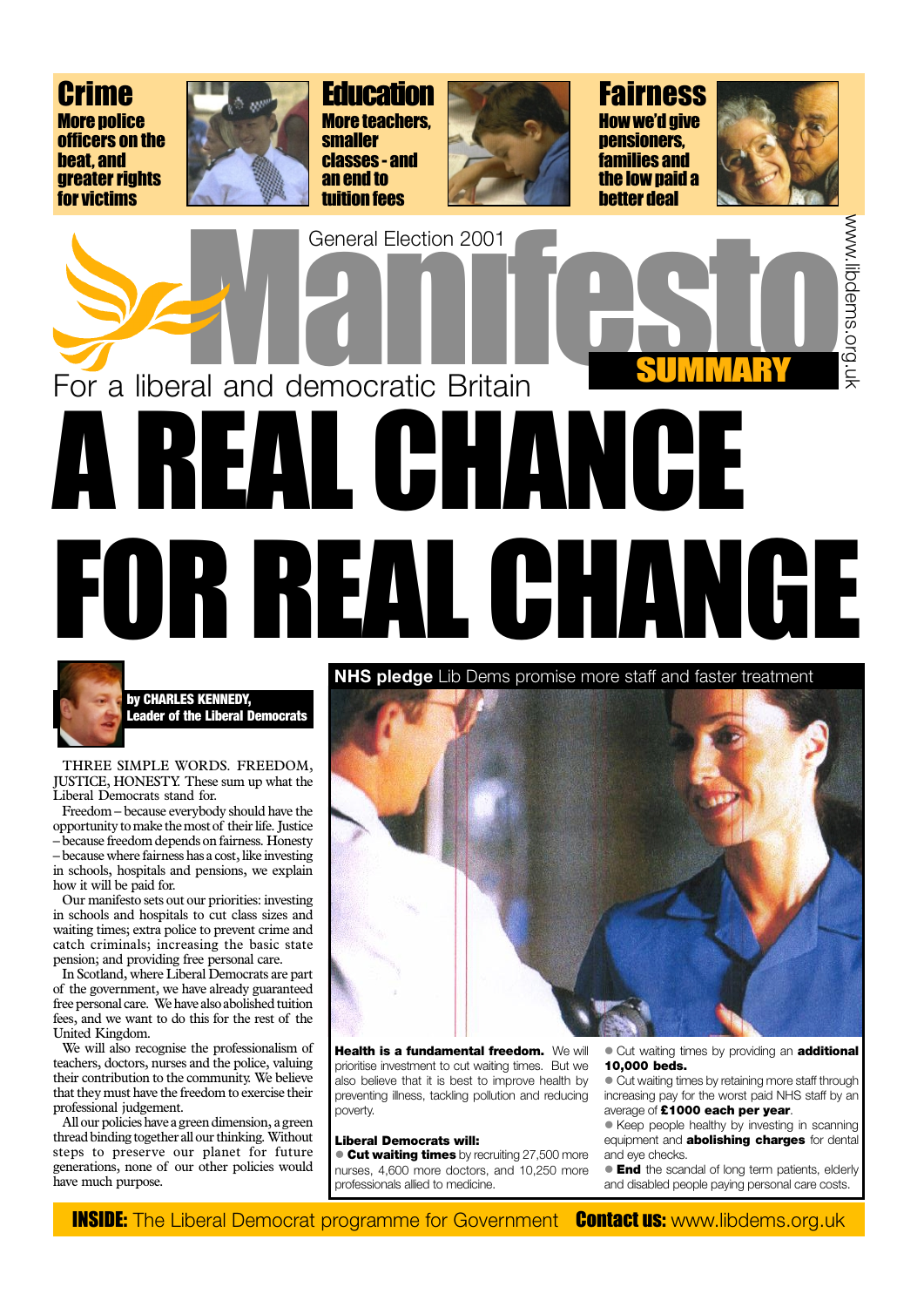## $2$  A real chance for real change

## **BRTIAIN'S ROLE IN EUROPE -AND INTERNATIONALLY Your say in Europe**

The European Union brings enormous benefits to Britain. Yet neither Conservative nor Labour Governments have made the most of Britain's potential as a core member of the EU.

## **Our priorities in Europe are:**

**• Let the British people decide** whether we join the Euro, via a referendum

**Enlargement** of the EU to include the emerging democracies of central and eastern Europe

**• Reform** of the EU's institutions to make them more open, democratic and effective

• Agree on a constitutional settlement for Europe to define and limit the powers of the EU

**Co-operation** with our European Liberal Democrat partners to achieve our aims in these areas



## ...and the world

Britain can achieve far more by working with others than working alone, to promote peace and freedom throughout the world, combat poverty and disease and tackle global environmental problems.

### **Liberal Democrats will:**

• Promote a foreign policy based on democracy, human rights and good governance

• Seek to make international institutions more able to address global security, trade and environmental issues

• Resist further erosion of Britain's defence capability while co-operating more closely with the country's allies.

The text of the Liberal Democrat Manifesto is available from our website at:

# **Invest in education**

### We believe that every child matters.

Education provides the freedom to choose a fulfilling job, the freedom to exploit one's talents to the full, and the freedom to contribute fully to society.

Education is also the key to Britain's future prosperity. and to guarantee it we will fund our extra investment by putting an extra penny on the basic rate of income tax.

### **Liberal Democrats will: Cut class sizes on**

average to 25 for 5-11 yearolds

• Guarantee  $\mathbf{a}$ classroom assistant for every 25 pupils in the 5-7 age bracket

Recruit 5000 extra secondary school teachers to reduce class sizes for 11-16 year-olds

**Increase** funding for books and equipment in schools

**Cut bureaucracy** in schools and interfere less in the professional judgements of teachers

**Abolish** university tuition fees

• Entitle 16-24 year olds to extra funding for further education fees and to study leave with pay



## **Green Action**

**• Learning for a green** future

We will increase environmental awareness amongst young people, by encouraging local environmental projects and by teaching sustainability in schools.

• Healthy and safe journeys to school We will promote the development of Safe

Routes to School, to encourage parents to allow their children to walk or cycle to school in safety rather than driving them.

#### • Greener school buildings

We will fund a 'Schools 2010' programme to tackle the backlog of school building repairs. The programme would include environmental assessment of buildings.

### **Liberal Democrats will:** · Recruit 6000 extra

- police officers **• Fund 2000** part-time
- community officers • Reinforce the police with
- a new **Community** Safety Force and by

retaining retired officers in a back-up role **Cut reoffending** by preparing prisoners adequately for a law-abiding life on their release **• Give victims greater** rights to be heard in court



**Cutting crime** 

www.libdems.org.uk. Copies are also available in large print and tape from: Liberal Democrats, 4 Cowley St., London, SW1P 3NB. Tel: 020 7222 7999 Email:libdems@cix.co.uk

#### **Applicability and Costings**

This document contains Federal Liberal Democrat policy, except in areas where policy of the Scottish and Welsh Liberal Democrats applies. Separate manifestos set out our agenda for Scotland and Wales. Guarantees represent our minimum commitment over a five-year Parliament. Our manifesto also sets out policies to be implemented as economic growth allows. Our ambitions are not limited to these, and are set out in other policy documents. A full costing of our programme has been published with this manifesto. Figures included in both are changes to existing Government revenue and spending plans due to our manifesto commitments. Except for specified items, all Departments will work within current spending plans, unless economic growth allows more. Figures presented are calculated on a UK-wide basis to make comparisons with UK-wide figures from central government and other parties. Different priorities in Scotland, Wales and Northern Ireland may result in different priorities in practice in the budgetary areas they control.

#### Fear of crime blights the lives of many people, particularly the most vulnerable. The state should offer all its citizens equal and adequate protection. Our approach is rooted in the belief that the best way to beat crime in the medium and long term is to have effective policies to tackle its causes.

## **Green Action**

• Preventing pollution We will improve enforcement of pollution controls.

We will also use these powers to ensure that biotech companies are liable for any harm caused by GM crops and food.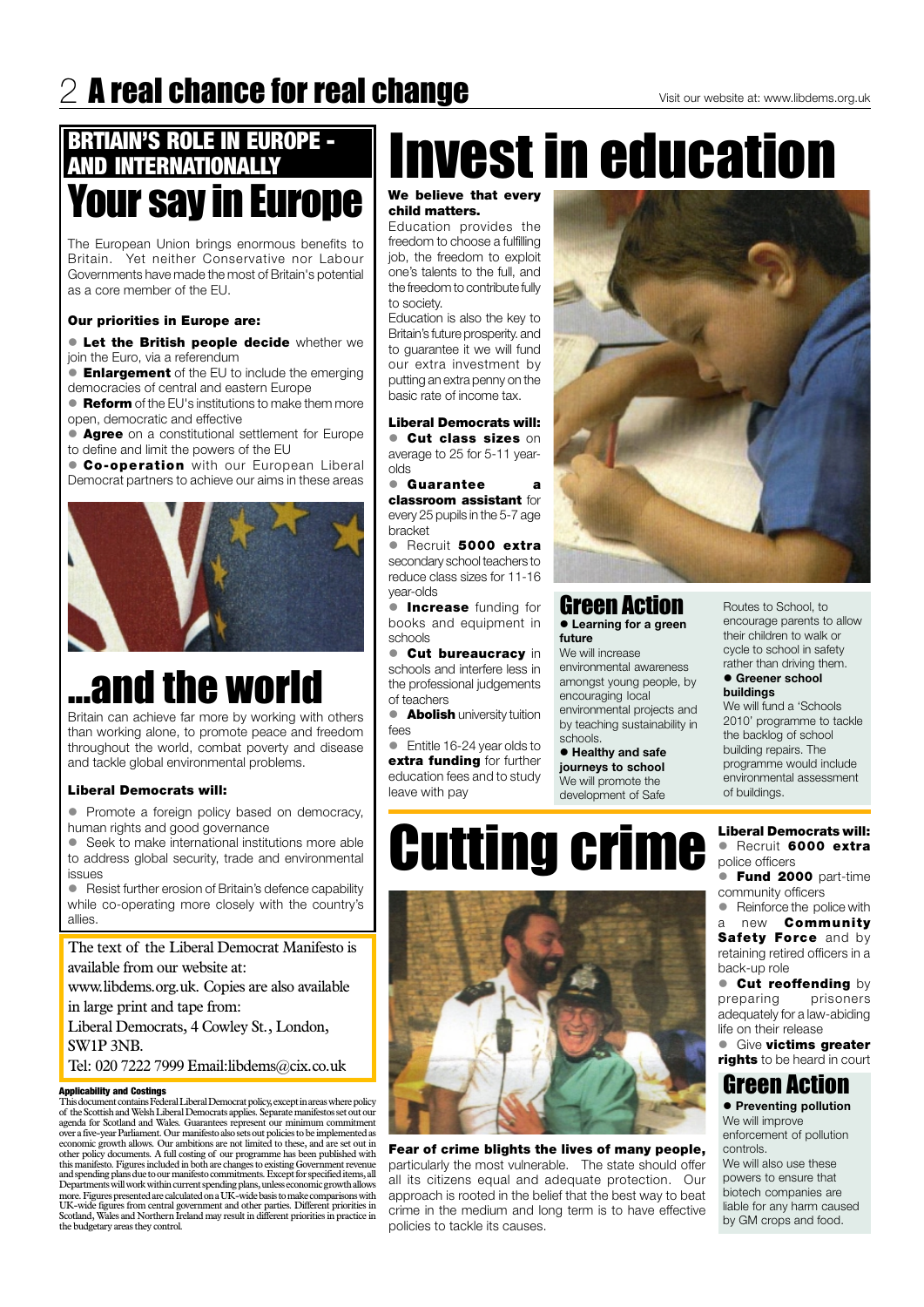## A real chance for real change 3

## **Green Action**

• Invest in improving public transport so that people are no longer forced to use their car unnecessarily.

#### • Less road building Reverse plans for new road building in environmentally sensitive areas.

#### • Cleaner and more efficient vehicles

Promote technologies which improve vehicle efficiency and the use of alternative fuel systems. We will oppose further increases in weight limits for freight vehicles.

## **Green Action**

#### **• Eradicating fuel** poverty

We will cut fuel bills and reduce pollution by requiring all new housing to meet improved energy and water efficiency standards through the use of environmentally friendly building materials and techniques. We will work with colleagues in Europe to agree zero-rating of VAT on all energy conservation materials within the EU.

## **Green Action**

• Reducing waste and promoting recycling We'll provide a doorstep recycling collection for every household.

• Tackle possible dangers of GM crops We will work for a moratorium, at an EU level, on commercial growing of genetically modified crops until 2004.

**Reform planning** We will ensure that local authority plans incorporate

# Safe, reliable travel



A decent transport system is fundamental to an equitable and environmentally sustainable society. We will work to build an integrated transport system throughout the country that is safe, reliable and affordable.

Our policies emphasise reducing problems from pollution and congestion.

**Liberal Democrats will:** • Provide free off-peak local travel on buses for pensioners and disabled people, and aim for halfprice travel at all times for under-19s in full time education

**Abolish car tax** for drivers of less-polluting vehicles

**Establish stronger** public control over the railways

# **Freedom from poverty**

Poverty restricts freedom because people without a decent income do not have the opportunities enjoyed by others. More needs to be done for pensioners and those with low incomes to ensure that all in Britain have a better quality of life.

## **Liberal Democrats will:**

- Boost the basic state pension by:
	- $\bullet$ An extra £5 a week for all pensioners;
	- $\bullet$ An extra £10 a week for those over 75;
	- $\bullet$ An extra £15 a week for those over 80

Help the lower paid by aiming to reduce taxation for poorer taxpayers

**Support disabled** people by extending winter fuel allowance payments to the severely disabled

 $\bullet$ Protect workers on low incomes by reviewing the minimum wage annually

**Tackle** child  $\bullet$ **poverty** with extra money for families on long-term income support

# **Community Action**

We wish to build sustainable communities which provide for the needs of their citizens, enhance lives, and also preserve the environment.

**Liberal Democrats will:** 





Civil liberties are the basis of a genuinely free society. They are essential to a liberal society in which people are enabled to fulfil their potential and make informed choices about their lives. **Liberal Democrats will:** 

**Pass** an Equality Act to outlaw all forms of discrimination

• Reform the asylum system so that applicants are dealt with fairly and quickly

**Extend Freedom of** Information legislation to provide genuinely open administration at all levels of government

## **Making** all votes **COUNT**

Democracy is the guarantee of all our freedoms, but the state of British democracy still leaves much to be desired.

Liberal Democrats want to make government the true servant of the people, and we will develop a political process in which all voices can be heard.

targets for  $CO<sub>2</sub>$  emission reductions.

• Protect green spaces We will protect green areas of particular importance or value to the community.

• Boost local economies by protecting local services and promoting local innovation

• Support rural employers, farming and fishing

• Create incentives for • Revive depressed areas by introducing a one-stop developers to build on regeneration grant system brownfield rather than to distribute funds effectively areenfield sites

**Liberal Democrats** will:

• Reform the voting system for Westminster so that every vote counts **• Give Parliament more power** to hold the government to account **• Devolve** more power to the nations and regions of Britain and to local authorities

Visit our website at: www.libdems.org.uk

**Sport and** the Arts: **opportunities** for all

Everyone should have a freedom to explore their talents and experience the talents of others. The arts and sport make a huge contribution to our society. They play an important role in both education and the economy and are a means of promoting social inclusion.

#### **Liberal Democrats will:**

- Place the arts at the heart of school education
- $\bullet$ **Support community sports plans**
- **Promote diversity** in culture, the arts and sport  $\bullet$